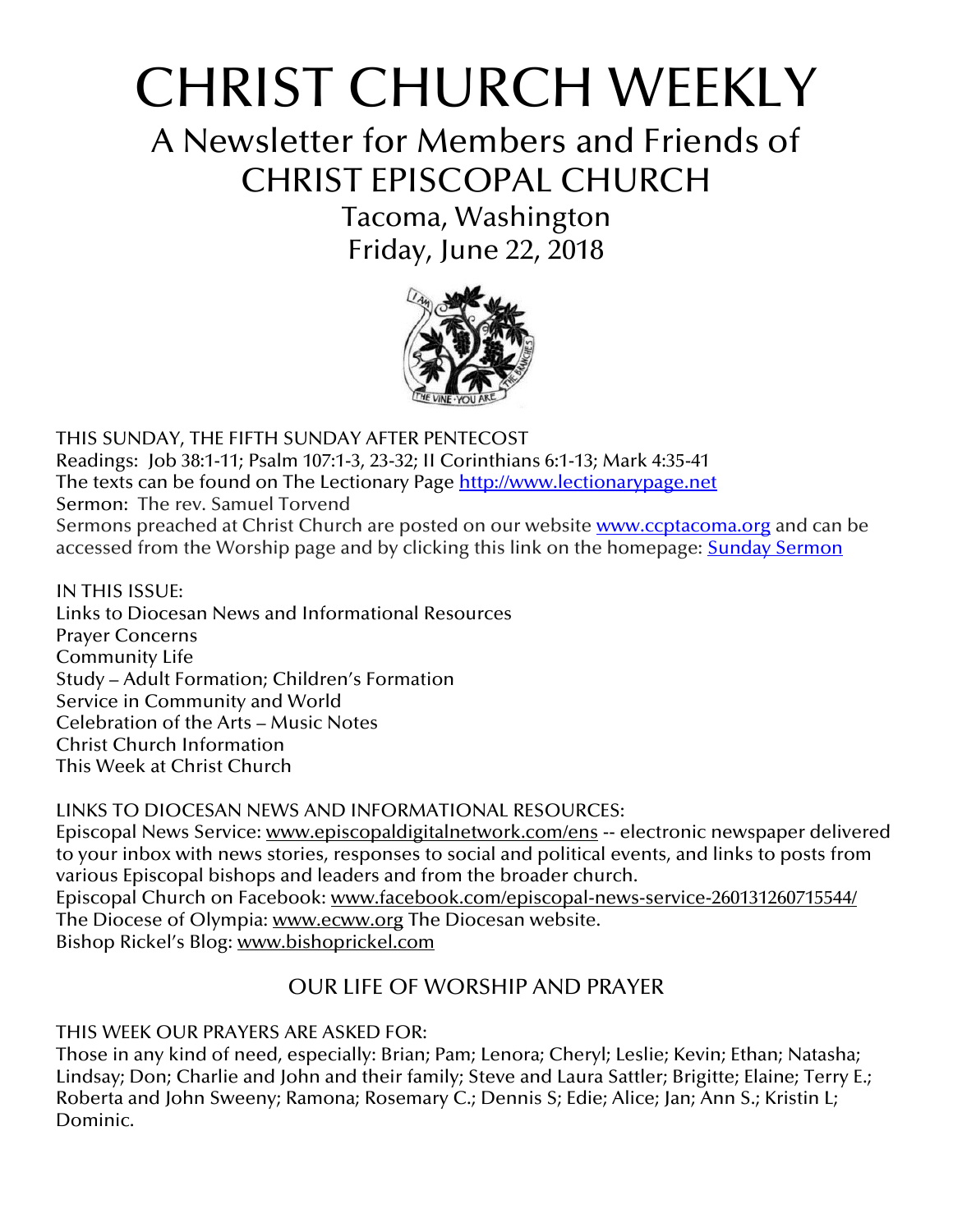Those who have died, especially: Roger Wheat; Kay (Kathryn) Wozniak; Kurt K.; Xu Chen; Barbara Gibbs.

For peace in the Middle East, Asia, Africa. For Refugees and Migrants, especially separated families. For a halt to violence between Israelis and Palestinians. For those living with chronic pain. For all working to resist bigotry, racism and violence. For all serving in the military. For all affected by gun violence, for effective gun control and for safety in our schools, public places and homes.

Diocesan Prayer Cycle: St. Antony of Egypt, Silverdale; St. Nicholas, Tahuya; Holy Spirit, Vashon. Anglican Prayer Cycle: The Church of Nigeria (Anglican Communion); The Most Revd Nicholas Okoh, Metropolitan and Primate of all Nigeria and Bishop of Abuja.

To request prayers in the Prayers of the Assembly, e-mai[l shannon@ccptacoma.org.](mailto:shannon@ccptacoma.org) If you are submitting a name other than your own, please ask permission from that person first. You must send the full name of the person in order for us to manage the prayer list, but first names only will be in the list of those in need. Last names will be included in the list of those who have died. Names stay on the list for one month unless renewed with Shannon.

## OUR LIFE IN COMMUNITY

MOTHER CAMPBELL ON VACATION – from Monday, June 25 – Tuesday, July 10. For immediate pastoral needs, please contact the office during office hours; after office hours, please call the pastoral care phone at 253-279-0189.

SUPPORTING PARISHIONERS IN NEED -- THE CHRIST CHURCH RECTORS' DISCRETIONARY FUND. We support parishioners in need through the Discretionary Fund managed by Mother Campbell, Priest in Charge. If you feel called to help parishioners with financial needs, we do that at Christ Church by donating to the Discretionary Fund. This allows Mother Campbell to coordinate help in the most effective and efficient way. If you become aware of a parishioner in need, please refer that person to Mother Campbell rather than trying to provide assistance yourself. And if you are in need, please speak with Mother Campbell. Contributions to the Fund may be made by check made out to Christ Church and designated Rector's Discretionary Fund on the memo line, or by cash in an envelope designated for the Discretionary Fund, with your name if you wish your contribution to be included in your giving statement. Either can be put in the collection plate or sent by mail.

MINISTRY OF THE WEEK – USHERS – We give thanks this week for the ministry of our ushers, who serve at the 10:30 Sunday liturgy, for the liturgies of high Holy days, weddings and funerals, and for special music events. Ushers welcome parishioners and visitors, hand out worship bulletins or programs, help newcomers find their way into the worship space and to open seats. During liturgies, ushers manage the collection of our monetary offerings, and organize the procession of bread, wine and money to the altar. They count attendance for the record keeping required by the Episcopal Church and for our own information. Ushers are also ready to help in case of emergencies or if someone has special needs. Their ministry is essential to the comfort and safety of all as we worship or enjoy a recital or concert. Ushers serve on teams in regular rotation for Sunday liturgies, and as able when requested for special services or events. Interested in the ministry of usher? Contact Len Johnson at **Iljbrownspt@gmail.com**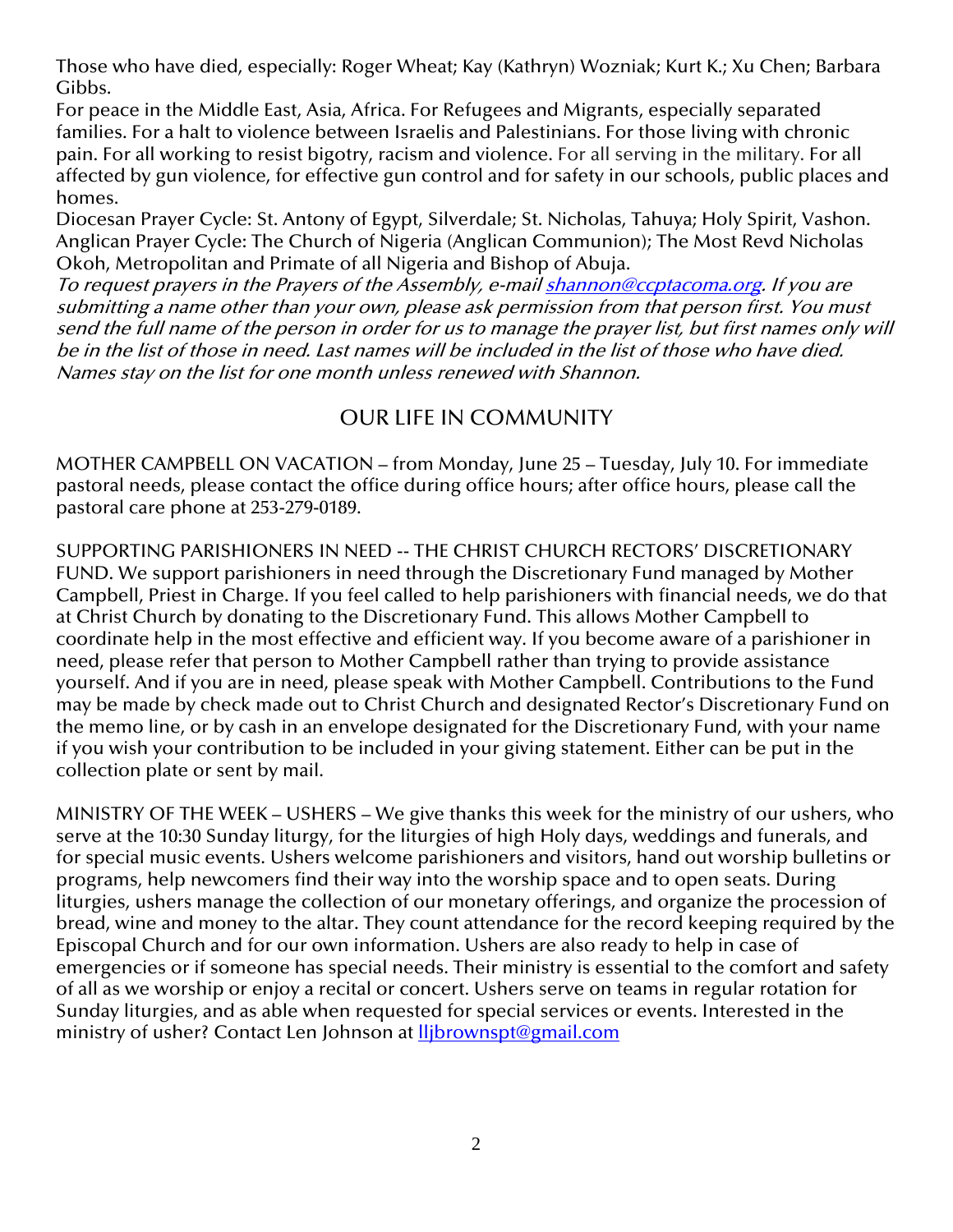## OUR LIFE OF FORMATION AND STUDY

### ADULT FORMATION

FOUNDATIONS COURSES, THE EXPLORE CLASS, AND SUNDAY ADULT FORUMS are on summer break, resuming in the fall.

MONDAY BIBLE STUDY – 7:00 p.m., Library. The group is well into Paul's Letter to the Philippians, thinking about what Paul has to say to the followers of Jesus. Paul, in prison, impresses everyone with his steadfastness to God as revealed in Jesus. Good conversations!

THE MONTHLY READING GROUP – 6:30 p.m., Sunday, July 1 will meet at the home of Doug Dahlgren and Milana McLead to discuss the first half of *Sapiens: A Brief History* by Yuval Noah Harari. Everyone interested is welcome to attend. Questions? Contact Don Johnson at 253-566- 8747 [weddjohnson@msn.com.](mailto:weddjohnson@msn.com)

THE RACIAL JUSTICE READING GROUP – is on summer break, resuming in the fall.

### CHILDREN'S FORMATION

SUNDAY SCHOOL is on summer recess and resumes on Gathering Sunday, September 16.

## OUR LIFE OF SERVICE AND ADVOCACY IN COMMUNITY AND WORLD

PRIDE PARADE SEATTLE – Sunday, June 24. Join Episcopalians from across the diocese to march in the Seattle LGBTQ Pride Parade. Last year 75 Episcopalians participated, including two from our parish. If you would like information about how to participate in this year's parade contact Robert Hicker at 253-592-2047. Help show that the Episcopal Church is a church for all people.

TACOMA LGBTQ PRIDE FESTIVAL 2018 - Saturday July 14, 12:00 noon to 5:00 p.m., in the 800 block of Pacific Avenue in downtown Tacoma. This is the fifth year Christ Church has had a booth at the festival, now three other Pierce County Episcopal churches have joined our efforts there. If you would like to help with hospitality at the booth or have any questions, please contact Jim Limerick at **445** in leging and all com. This is a great opportunity to witness to the Episcopal Church's affirming welcome to all persons.

SOCIAL JUSTICE ADVOCACY OPPORTUNITIES – Check out the display on the Wells Hall stage during coffee hour. Find information about rallies to attend, issues to write your Congress-people about, meaningful movies to attend, and more.

Obviously, the most pressing issue today is the separation of children from their parents at our southern border. In the words of Presiding Bishop Michael Curry, "It is because we are followers of Jesus, because we follow the way of love, that we must be passionately committed to helping refugees." In observation of World Refugee Day, June 20, we are invited to support *Episcopal* Migration Ministries with a donation: visit episcopalmigrationministries.org/give

Pick up a "Help Keep Families Together" handout, which lists seven organizations actively involved in protecting/defending/advocating for children, women, and families.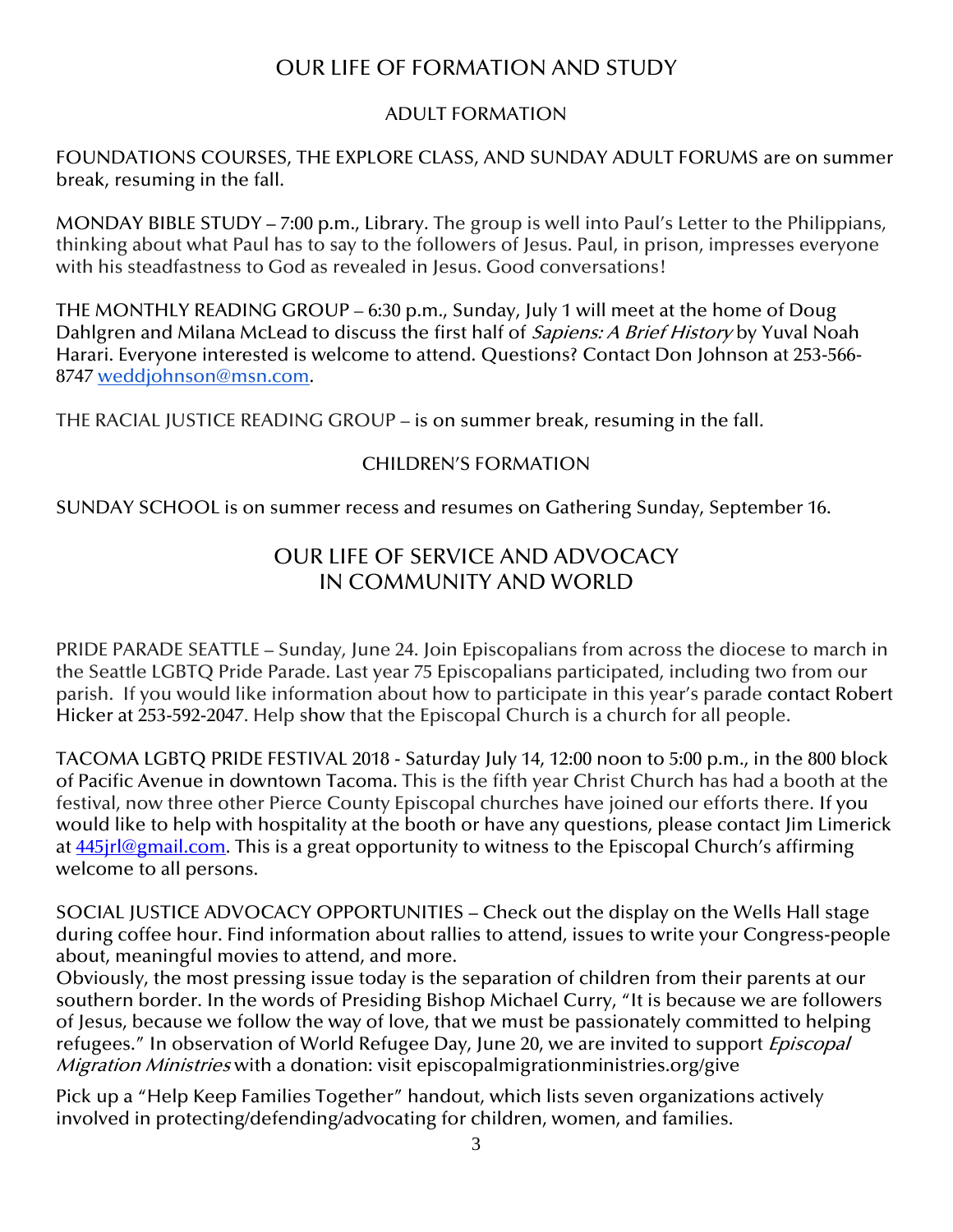Faith Action Network's Spring Summit held group discussions on gun safety, affordable housing & homelessness, health care, the Poor People's Campaign, environmental justice, criminal justice, human trafficking, immigration & refugee policy, and economic justice. If interested in the notes from these discussions, ask Fran Blair for a copy.

Meaningful movie: What the Health at the Grand Cinema, June 28 at 6:30 p.m.

Associated Ministries' Quarterly Meeting on Homelessness: June 21, 5 – 7 p.m. at Shiloh Baptist Church, 1211 South I Street.

FOOD BANK FOCUS FOR JUNE - Christ Church offers year-round support to the Nourish Food Bank. In addition to each month's focus, cans and boxes of all kinds of food are always welcome, including food for pets. Leave your gift in the baskets in the church entryway. *Donations are not* immediately delivered due to the food bank's limited days and hours of operation, so they MUST BE NON-PERISHABLE and in NEVER OPENED boxes or cans. June Focus: Canned fruit and vegetables.

## OUR LIFE CELEBRATING THE ARTS

#### Music Notes

THE CHRIST CHURCH CHOIR IS ON SUMMER BREAK. New singers will be warmly welcomed in the fall. Rehearsals begin Thursday, September 13 at 7:30 p.m; we sing again on September 16. Anyone considering joining is invited to have a conversation with the directors for more information about the nature of this commitment. Email: [Music@CCPTacoma.org.](mailto:Music@CCPTacoma.org)

## CALLING ALL SINGERS

At the end of the summer, we will enjoy two Sundays with special choir participation at the 10:30 a.m. service, open to all who can carry a tune and attend one rehearsal. Schedule:

Sunday August 26, Men's Choir, with rehearsal on Thursday Aug. 23, 7:30-9 p.m. Sunday September 9, Women's Choir, with rehearsal on Thursday Sept. 6, 7:30-9 p.m. Save these dates and be bold! This is a fun way to have a rich choral experience, gain some new skills with no long-term commitment, and enrich our worship life. Contact our music directors if you can sing with us so we may have music and seating

organized. Email: [Music@CCPTacoma.org](mailto:Music@CCPTacoma.org)

## CHRIST CHURCH INFORMATION

### FAQS (Frequently Asked Questions)

THIS WEEK: HOW CAN I FIND OUT WHAT HAPPENS AT VESTRY MEETINGS? All members of Christ Church are welcome to attend Vestry meetings, the third Tuesday of each month at 6:30 in Wells Hall. Meetings are always listed on the Christ Church calendar in the Bulletin, Weekly and on the website. Once the minutes of the preceding meeting have been approved by the Vestry, they are made available in the Vestry Minutes binder on the shelf to the left of the office door and can be read in the library. In addition to Vestry actions, the minutes include monthly financials and reports from the Senior Warden, Junior Warden, Finance Committee, various other ministry groups and the Priest in Charge.